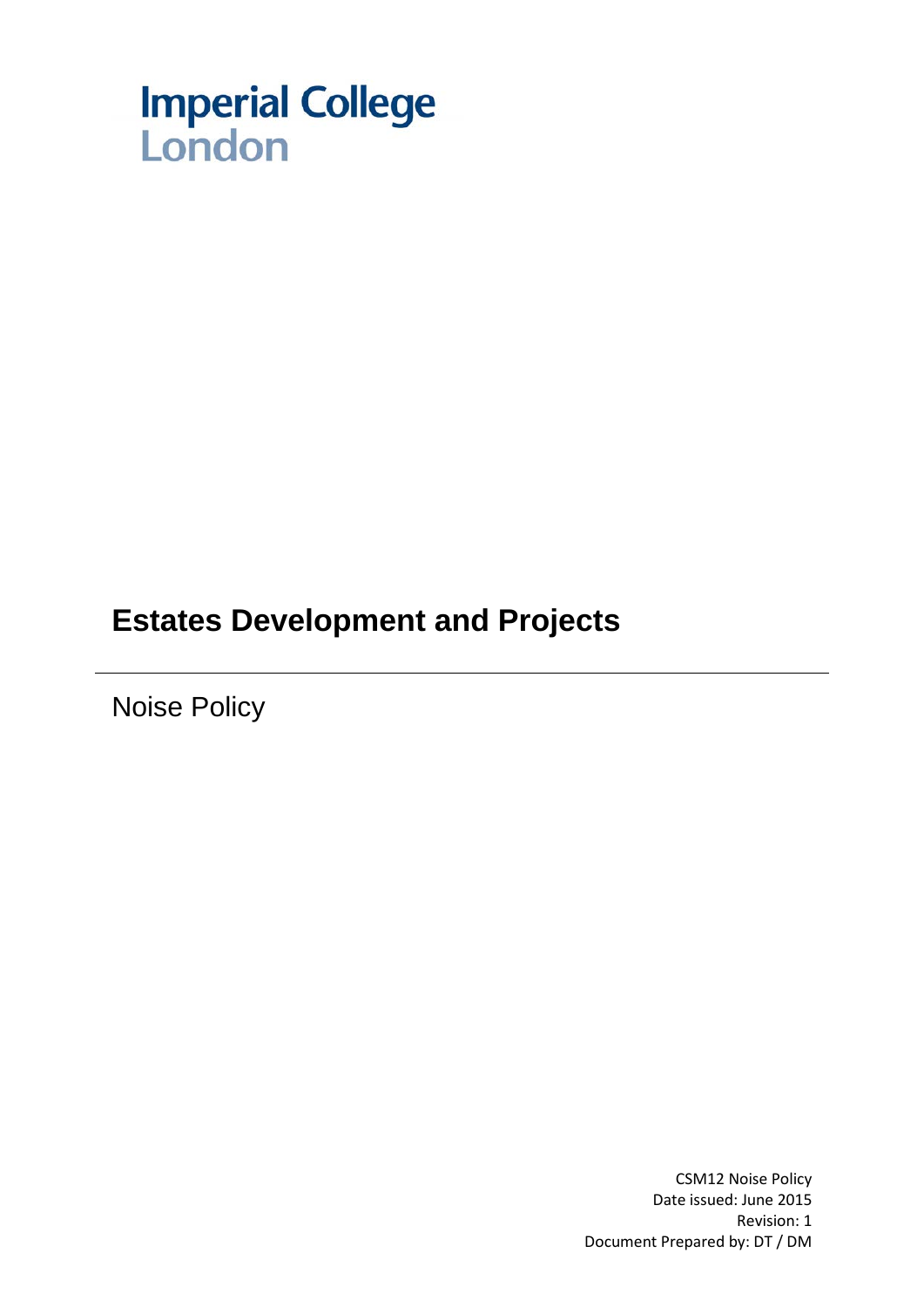The following describes how the Estates Division discharges our duties under the Control of Noise at Work Regulations 2005. Excessive noise levels can cause permanent damage to hearing and lead to risks to safety. Therefore, it is our policy to ensure individuals are not exposed to noise levels exceeding legal limits, by eliminating risks where possible, reducing risk levels where elimination is not possible by the use of engineering controls where appropriate. The use of Personal Protective Equipment will be the used as a last resort.

This will be achieved by following the hierarchy of control during the design and construction process as follows:-

- Reviewing designs to eliminate noisy works where possible. For example, leaving and reusing, or designing around, existing block/brick/concrete walls, floors and plant bases.
- Where elimination is not possible, or practical, look at design options to reduce the noise hazard. For example, limiting the quantity of demolition needed to achieve the Client's brief and by employing quieter plant and work processes.
- Identifying sources of excessive workplace noise (greater than 80dBA).
- Advising operatives when noise levels are likely to exceed 80dBA / 85dBA.
- Undertaking risk assessments and identifying practical noise reducing measures.
- Considering, for example, the use of engineering controls such as noise reducing blankets, enclosing and confining the noisy works, to reduce the impact on the workforce and the local environment, or using remotely controlled machinery for concrete cutting, or crushing tasks.
- As a last resort, providing operatives with hearing protection, as well as information, instruction and supervision.

If it is not reasonably practicable to reduce noise levels below 85dBA by design and the contractor is required to manage controls on site, contractors will be required to undertake dynamic risk assessments during noisy operations. This is a follow up action after desk top exercises and following receipt of risk assessments from sub-contractors have identified generic anticipated noise levels for specific tasks to be undertaken on site.

Dynamic risk assessments will be undertaken by suitably qualified contractor's staff using hand held, fully calibrated noise reading meters. Following on-site noise readings, the contractor should adjust the originally agreed controls as necessary, including the attenuation levels of any PPE issued by the users employer. Attenuation levels should not reduce the hearing of operatives to less than 75dBA. This is in line with HSE's advice, to ensure operators can still communicate and hear verbal instructions and on-site alarms.

Disposable ear inserts should only be employed for tasks lasting less than 30 minutes and should not be used for tasks where noise levels are likely to exceed 85dBA. Disposable hearing protection is not suitable for all persons, as many individuals are uncomfortable with inserting anything into the ear canal and will not fully engage with the process, thereby putting themselves at risk. The other reason to discourage ear inserts is for reasons of hygiene.

Hearing protection that is worn as a control of last resort on Imperial College London construction sites must be over-ear and properly fitted hearing protection, conforming to BS EN352 and with attenuation levels that reduce noise levels to the individuals, to about 75dBA, in line with HSE's advice.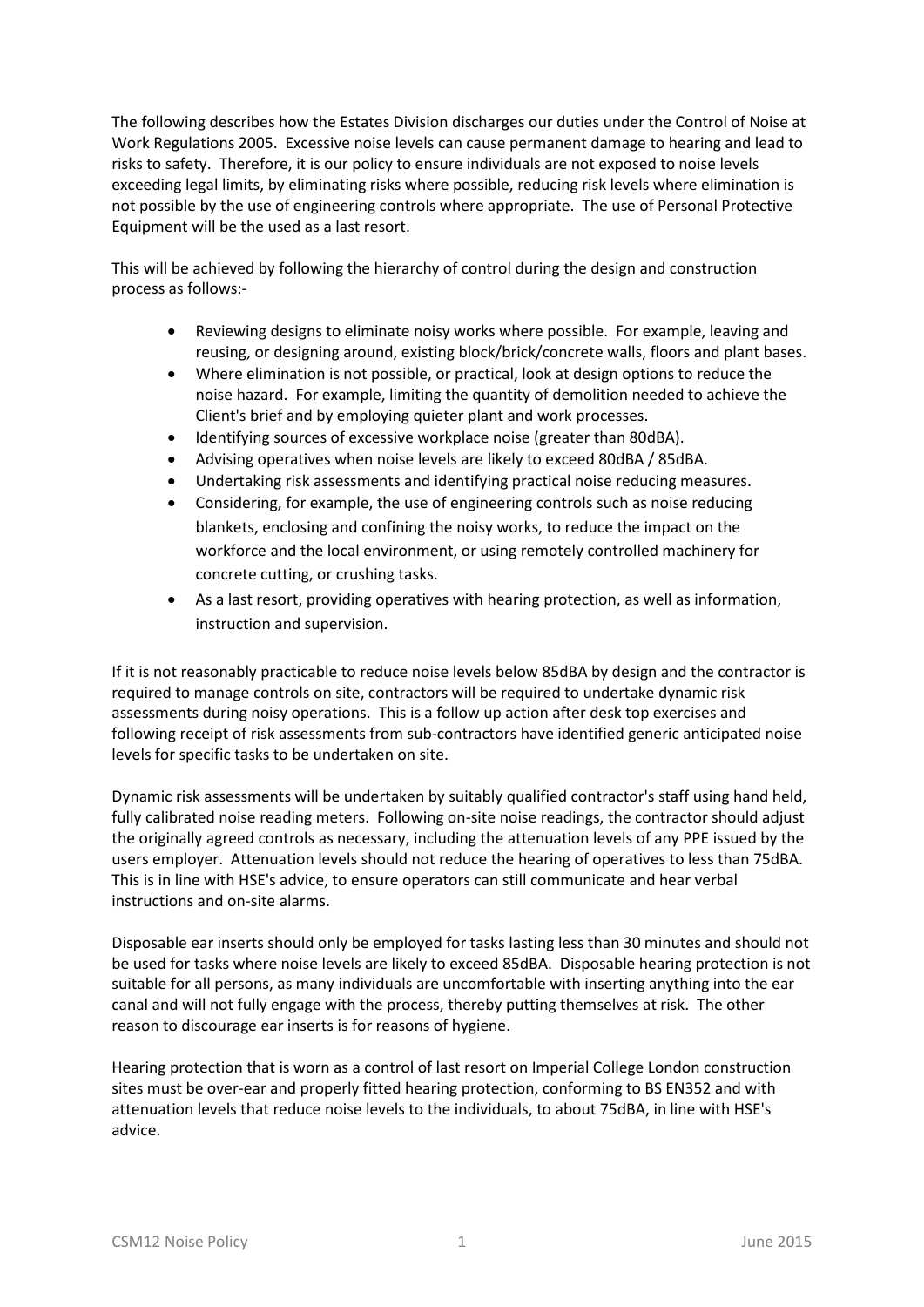Where site conditions and dynamic risk assessments conclude that PPE is to be adopted, Site Managers and Supervisors will be responsible for ensuring suitable hearing protection is provided, properly worn, maintained and stored and for ensuring that replacement hearing protection is readily available.

Prior to any project starting, noise assessment should be undertaken to identify the impact of noise on the Client's core business activities. This assessment should be undertaken with the selected contractor and as early as possible, to allow sufficient time for any necessary changes to design, sequencing of the work and/or management changes required by the Client, to assist the contractor meet his programme dates.

When carrying out this assessment and determining the level of impact noise may cause, the following areas should be considered as an absolute minimum:-

- The extent of the works?
- The programme for the works.
- Does the programme run through exam times?
- Are there any planned lectures, conferences or events that can't be changed and/or relocated?
- What times of the day is noisy works permitted?
- What impact will noisy works have on occupied areas?
- Does the site have any existing delivery/noise restrictions?
- Are there any on-going or historical disputes/complaints?

The outcome of this global risk assessment will likely impact of the contractor's programme and/or sequence of works and must be agreed in advance with the Client.

The following control measures and principals should be considered (this list is by no means exhaustive and the control measures may vary greatly from project to project):

- Methods of control Consider the use of specialist products such as noise booths, acoustic screens/curtains/hoardings, mats etc. to help control specific elements of work (examples in table below).
- Alter the programme By moving noisy works to set times that are agreed with other users of the building.
- General equipment Consider the use of less noisy tools and equipment. For example, the use of 110v cement mixers in place of fuel powered. Ensure operatives know and understand the use of the equipment and are aware of attenuation levels.
- Communication Ensure that all contractors are fully aware of the noise controls on the site via Daily Activity Briefings and Tool Box Talks.
- Signage Utilise signage and notices to help communicate details of noise levels, working times and restricted areas. Regardless of noise zones, noted in Regulations, we would expect to see more noise enclosures as a matter of course to isolate and minimise disturbance to others.
- Monitoring Consider the use of noise monitoring to keep track of the noise levels being created. Noise readings to be taken before works start with risk assessments reviewed and PPE / controls adjusted accordingly.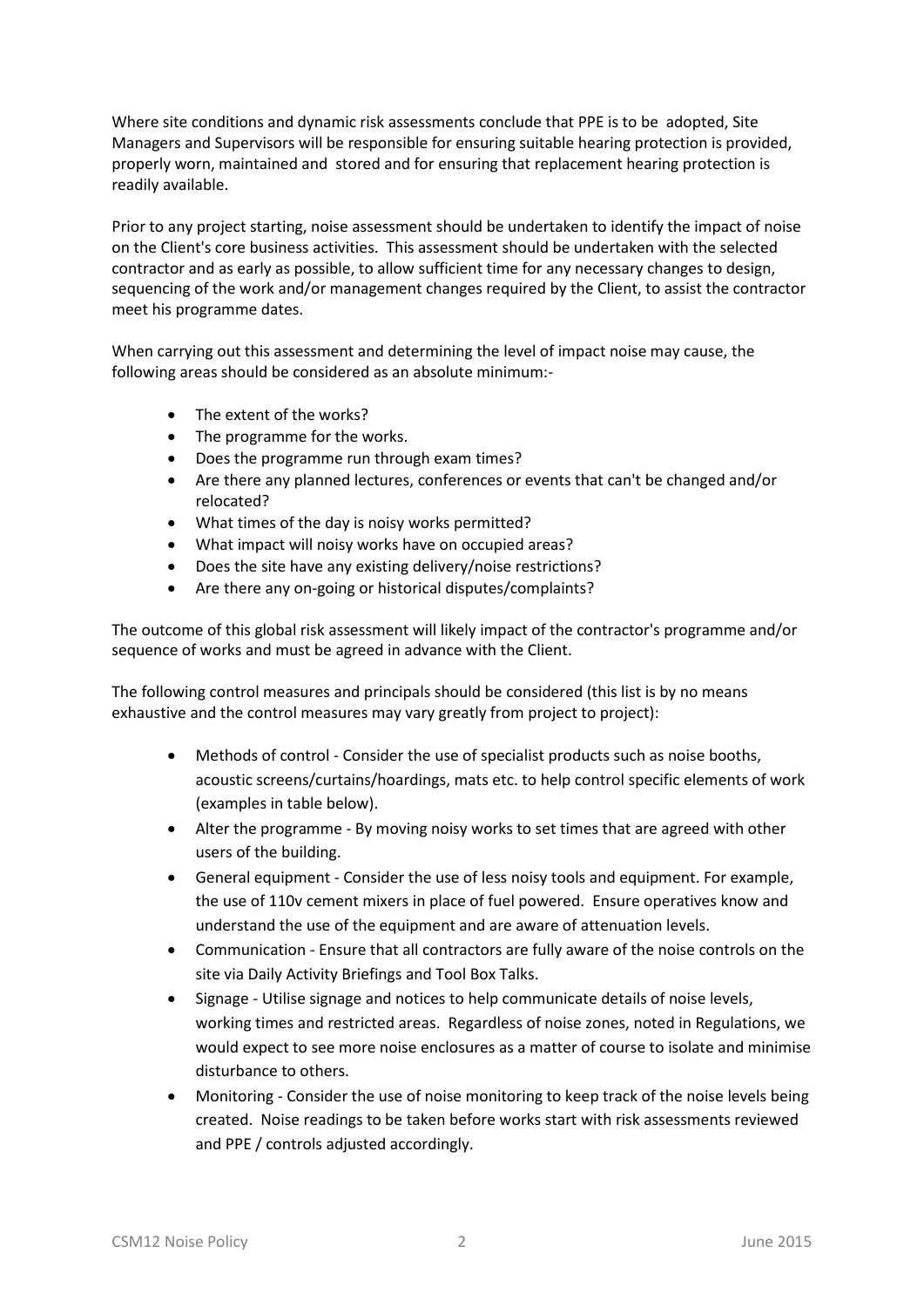## **Description, Usage and Benefits Example image**

### **Mobile acoustic tents / enclosures**

- Can be quickly erected to contain isolated noise sources such as cutting, breaking out or drilling. Some models offer up to 24dB reduction in noise.
- Can be easily assembled / dismantled / repositioned allowing excellent flexibility on site.

#### **Acoustic curtains**

- Can be easily fitted to existing hoarding, fences and walls to reduce the noise transfer between the work area and local residents, businesses and / or other surrounding premises.
- Can be hired / purchased in individual sheets allowing greater flexibility and manoeuvrability on site.

#### **Acoustic site hoardings**

- Designing to be used on longer running projects where a semi-permanent solution is required.
- Offers similar benefits to acoustic curtains, albeit with less flexibility. Typically supplied and installed by specialist contractors.

#### **Noise activated signage**

- Used to alert people carrying out work when noise is exceeding a predetermined level.
- Can be positioned near to local residents, businesses and/or other surrounding premises to provide accurate measurements.
- Large number of styles and designs available.









CSM12 Noise Policy 3 June 2015